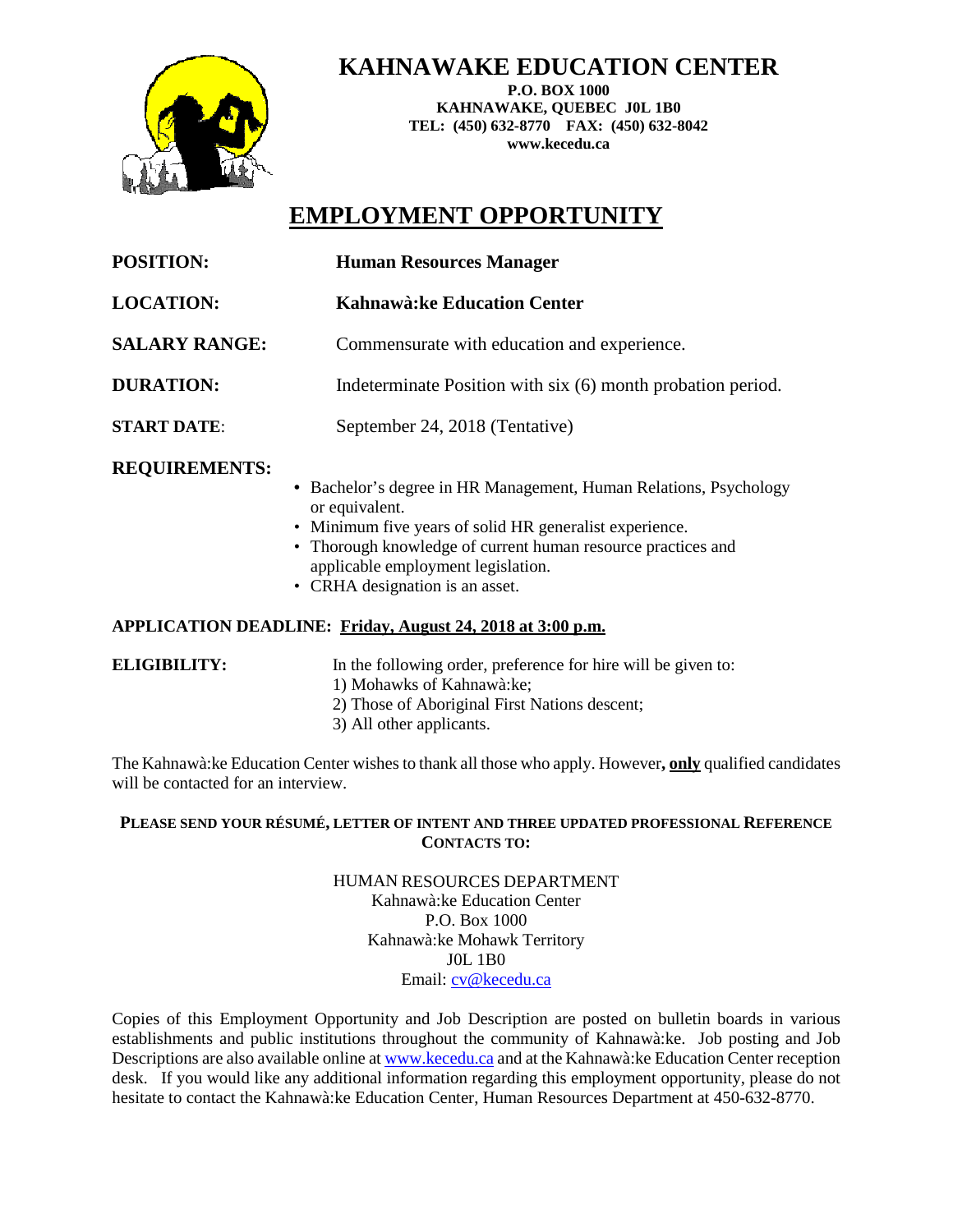| <b>General Information</b>              |                                                                            |
|-----------------------------------------|----------------------------------------------------------------------------|
| <b>Position Title:</b>                  | Human Resources Manager                                                    |
| <b>Reports To:</b>                      | Director of Finance and Administration                                     |
| <b>Direct Reports:</b>                  | HR Officer – Recruitment & Onboarding, HR Officer – Performance Management |
|                                         | & Professional Development, HR Assistant                                   |
| <b>Indirect Reports: Not applicable</b> |                                                                            |
| Date:                                   | Enniska / February, 2018                                                   |

#### **About Kahnawà:ke Education Center**

The mission of the Kahnawà:ke Education Center is to provide the children who live in Kahnawà:ke with a solid and well-rounded education laying the foundation for their future careers. The mission of KEC is carried out by the Kahnawà:ke Combined Schools Committee (KCSC) as well as the administrative arm of KEC. The KEC is responsible for the operation and support of three schools in the Kahnawà:ke community and post-secondary administration.

#### **Position Summary**

Reporting to the Director of Finance and Administration, the Human Resources Manager is primarily responsible for leading the HR function of KEC and providing professional and strategic HR direction and support. The Human Resources Manager is responsible for the development and ongoing management of human resources management programs and practices, including performance management, leading workforce and succession planning, recruitment, selection, employee development, employee relations, policy, legislative development and compliance, as well as compensation and benefits administration.

### **Key Accountabilities**

#### **Accountability 1: Strategic Human Resources Initiatives (30%)**

- Work with the Director of Finance and Administration and management to create a human resources strategy in alignment with the KEC strategic plan
- Ensure special human resources projects are carried out in a timely manner and according to plan in order to achieve organizational objectives
- Lead the development and maintenance of human resources policies, procedures, and processes
- Proactively advise and educate all levels for HR issues, processes and policies
- Provide guidance for change management initiatives
- Provide HR analytics for the Education department as well as quarterly HR reports
- Lead yearly staffing meetings
- Anticipate and identify emerging issues, trends, and problems within human resources
- Stay up-to-date on relevant legislation to determine the impact on the organization
- Maintain professional and technical knowledge by attending educational workshops/conferences; reviewing professional publications; establishing personal external networks
- Provide HR support to the Director of Finance and Administration including assisting with strategic planning, participating in the annual budget preparation process, and keeping the Director informed about human resources matters
- In collaboration with the Director, partake in all HR related tendering
- Partake in monthly meetings of the Education department

#### **Accountability 2: Human Resources Programs, Projects and Support (50%)**

 Effectively manage and oversee human resources program development in the areas of: workforce planning, recruitment and selection, employee relations, performance management, compensation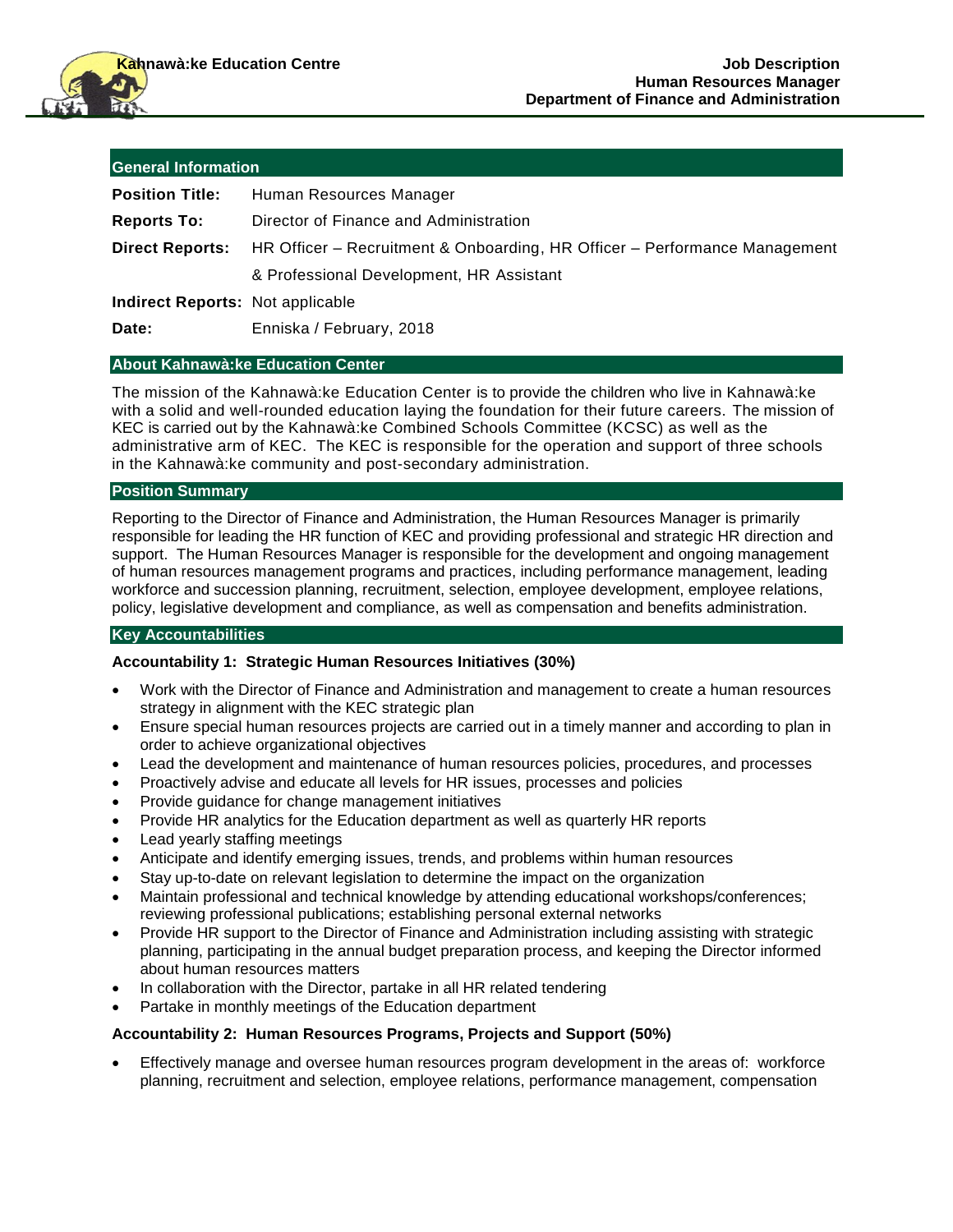

and benefits administration, health & safety, training and employee development and succession planning

- Ensure presence and proactive support for all schools as well as the operations side of the Education department
- Proactively advise and educate all levels for HR issues, processes and policies
- Lead all aspects of the PMP process (communication, training, implementation, monitoring and support)
- Oversee establishing and consistent maintenance of effective recruitment, selection and retention programs and policies
- Ensure health and safety requirements are met
- Design the retention strategy, including rewards and recognition programs
- Facilitate employee conflict resolution and provide advice and guidance to managers and supervisors related to conflict management
- Identify and address issues that impact morale, effectiveness, turnover, absenteeism, and productivity
- Advise managers, supervisors and employees on employee relations issues including staff retention
- Ensure compensation programs are aligned with the strategic objectives of the organization and consistently administered within established salary administration practices
- Advise managers and employees on the administration of all compensation and benefits programs
- Develop, implement and manage the succession planning strategy

### **Accountability #3: People Management (20%)**

- Manage and lead the human resources team
- Lead regular HR meetings
- Identify team staffing needs and ensure that recruitment and staffing requirements are met
- Provide ongoing, effective feedback to team members to encourage their growth and development as well as to better achieve goals
- Facilitate annual performance management program for direct reports
- Oversee workload of the department for the purpose of maximizing the efficiency of the human resources team
- Assess training and development needs within team and identify the appropriate developmental opportunities
- Coach employees in career planning and ongoing skill development
- Act as an expert and advisor for both systems Workforce and Encompassing Visions

#### **Skill & Competency Requirements**

#### **Core Competencies:**

The necessary core competencies for this position include:

- Superior decision making and critical thinking skills
- Strong problem solving skills
- Solid collaboration and relationship building skills
- High level of integrity and confidentiality
- Ability to build trust and demonstrate respect for people at all levels
- Effective organizational, planning, priority and time management skills
- Well-developed interpersonal communication skills and the ability to build and maintain strong relationships at all levels

#### **Technical Competencies:**

Required technical competencies for this position include:

• Solid general human resources management skills